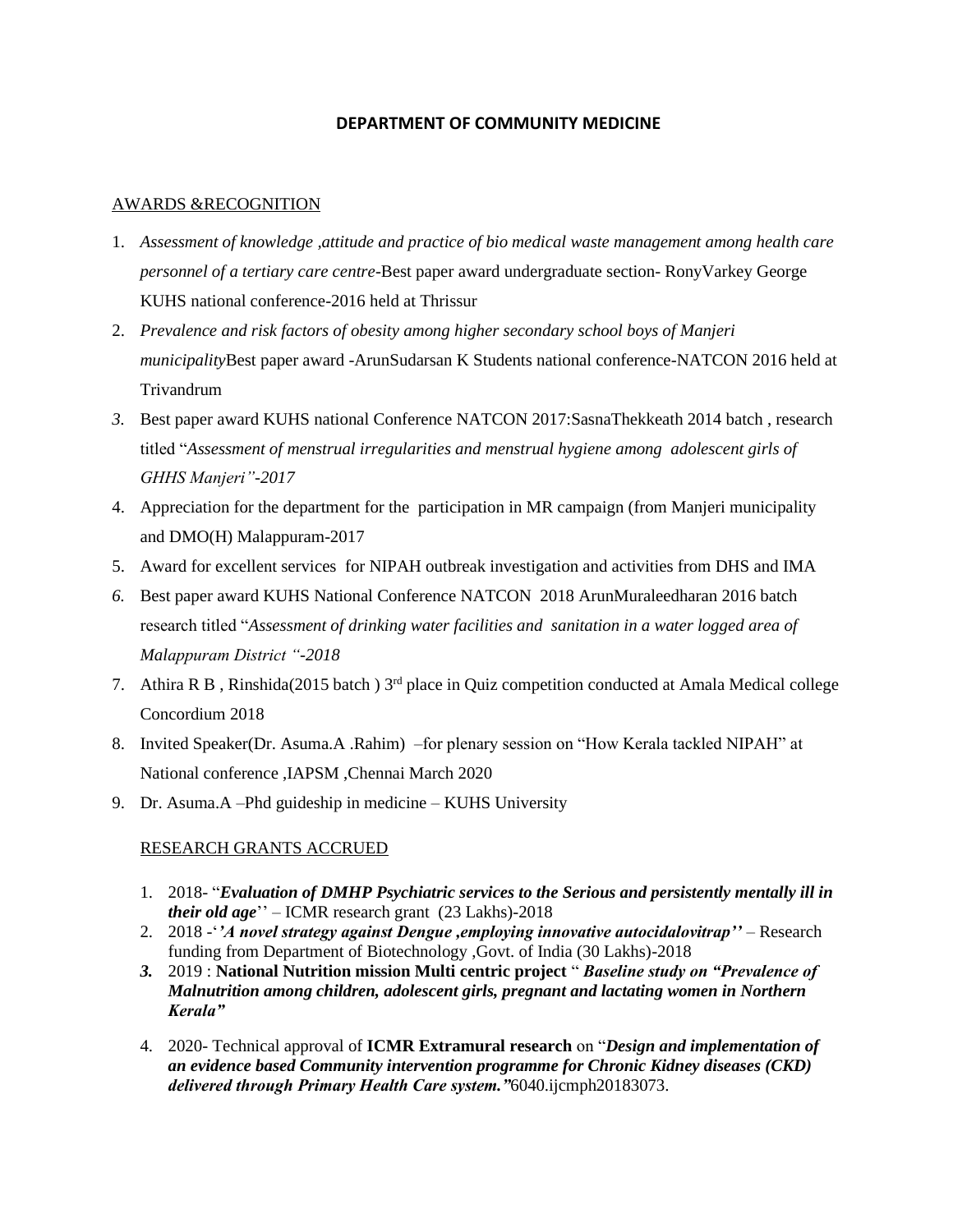#### **Faculty Continous professional development**

1.KUHS Certificate course in geriatric care  $-Dr$  Sujina CM 2.KUHS Certificate course in biostatistics - Dr Sabitha Rose Jacob 3.KUHS Certificate course in adolescent health \_ DrShimnaAzeez **FAIMER International fellowship in Medical Education** Dr.Asuma.A. Rahim Dr. Althaf **Advanced Course in Medical Education at MCI Nodal Centre Kottayam** 1. Dr.Jayakrishnan Thavody

1.DrNileena Koshy – 2019-20

2.Dr Sabitha Rose Jacob- 2020-21

# *COVID CARE INITITIATIVES*

**The Department is actively involved in the basic functions of the hospital as noted below in**

**Table 1**

| <b>Function</b>                                       |
|-------------------------------------------------------|
| <b>Reception of covid-19 patients</b>                 |
| <b>Screening and triage</b>                           |
| Airport screening&                                    |
| <b>Health awareness to passengers</b>                 |
| <b>Trainings</b>                                      |
| <b>Contact tracing of admitted cases</b>              |
| Development of mobile application for contact tracing |
| Quarantine                                            |
| Isolation / admission / discharge (sop)               |
| <b>Critical care facilities</b>                       |
| <b>Reporting</b>                                      |
| <b>Research</b>                                       |
| Intersectoral collaboration                           |
| <b>Review meetings</b>                                |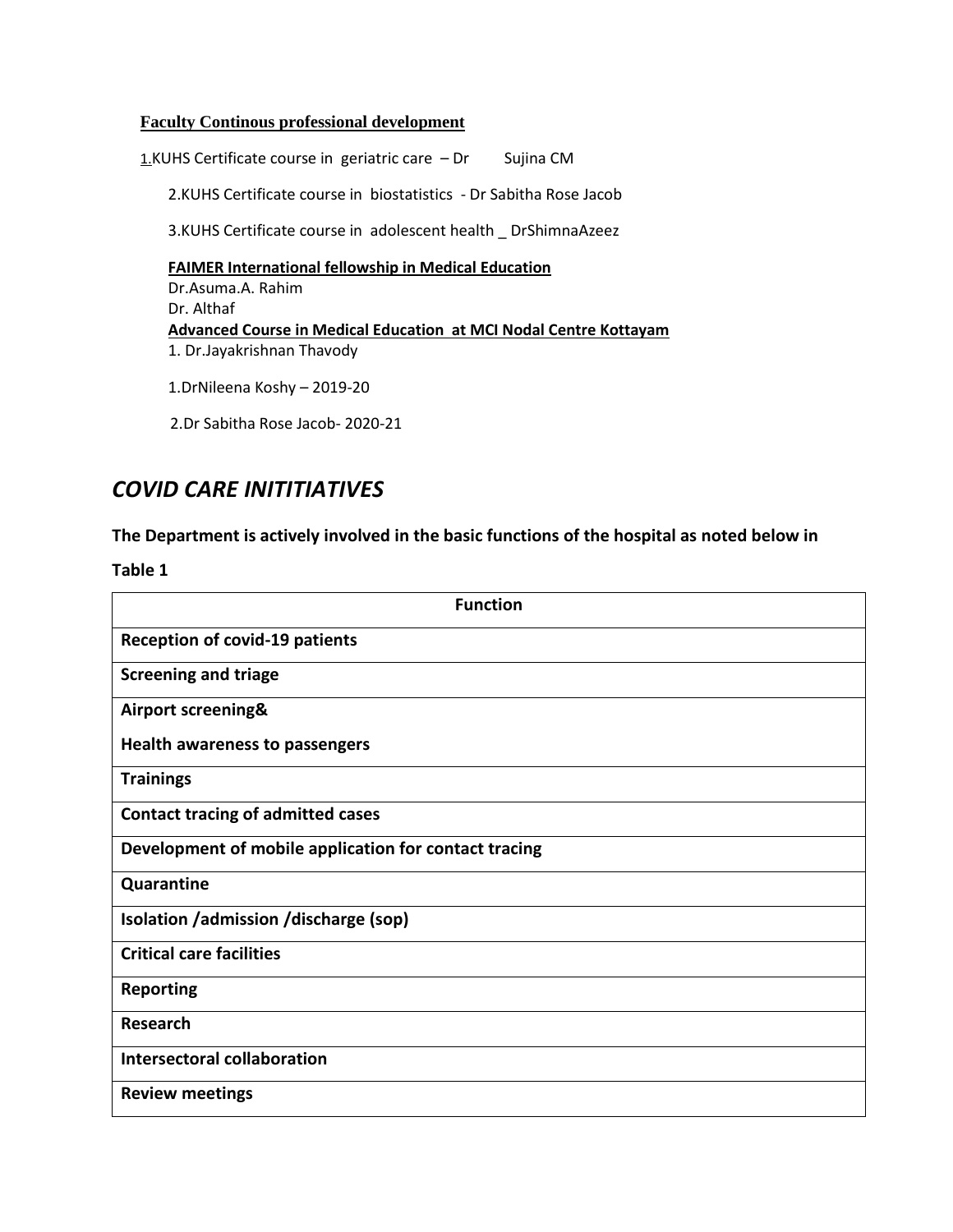| Surveillance and qualitative data collection of hcw's (covid-19) |
|------------------------------------------------------------------|
| Epidemiological investigations (field)                           |
| Supportive supervision -gmc kozhikode                            |
| <b>Document support &amp;dissemination</b>                       |
| <b>Health talks</b>                                              |
| <b>Educational materials</b>                                     |
| Cme                                                              |
| Covid-19 updates                                                 |

# **FACULTY PUBLICATIONS**

| SI<br>N<br>O | Faculty              | Research publication in INDEXED journals in Vancouver style (Author; Title;<br>Name of journal, vol; Page No., Year                                                                                                                                                                                                                              |
|--------------|----------------------|--------------------------------------------------------------------------------------------------------------------------------------------------------------------------------------------------------------------------------------------------------------------------------------------------------------------------------------------------|
| 1.           | Dr.Asuma.Rahi<br>m   | Practice of Community Medicine ,2 <sup>nd</sup><br>Principles and<br>edition, Jaypee<br>brothers;2017                                                                                                                                                                                                                                            |
| 2.           | Dr. Asuma A<br>Rahim | Rajan, S.T.M., Rahim, A. and Govindraj, G., 2020. Faculty and Resident<br>1.<br>Perceptions on Mini-Clinical Examination Exercise (Mini-CEX) as an<br>Assessment Tool in Medical and Surgical Super-Specialty Departments<br>of a Teaching Hospital. South-East Asian Journal of Medical Education,<br>14(2), pp.48-57                           |
|              |                      | Rahim, A. MD; Chacko, Rajan, Sheeja Rajan .Responding to COVID-19:<br>2.<br>lessons from Kerala on what worked under resource constraint settings<br>and a glimpse into the surgical management of patients, International<br>Journal of Surgery: Global Health: November 2020 - Volume 3 - Issue 6<br>- p e31 doi: 10.1097/GH9.0000000000000031 |
|              |                      | 3. Roshni M, Rahim A. Small group discussions as an effective teaching-<br>learning methodology for learning the principles of family medicine<br>among 2nd-year MBBS students. J Family Med Prim Care [serial online]<br>2020 [cited 2021 Mar 31];9:2248-52                                                                                     |
|              |                      | Rahim AA, Muthukutty SC, Jacob SR, Ravindran R, Thayyil J, Thavody J.<br>4.<br>Evaluation of the Nipah epidemic containment and multisectoral<br>involvement in Kerala using an appropriate management framework.<br>Int J Community Med Public Health 2020; 7:2813-9.                                                                           |
|              |                      | Rahim AA, Chacko TV. Replicating the Kerala state's successful COVID-<br>5.<br>19 containment model: Insights on what worked. Indian J Community<br>Med 2020;45:261-5                                                                                                                                                                            |
|              |                      | 6. Asma Ayesha Rahim, Thomas V. Chacko. Nipah Outbreak in North<br>Kerala -What Worked? Insights forFuture Response and Recovery                                                                                                                                                                                                                 |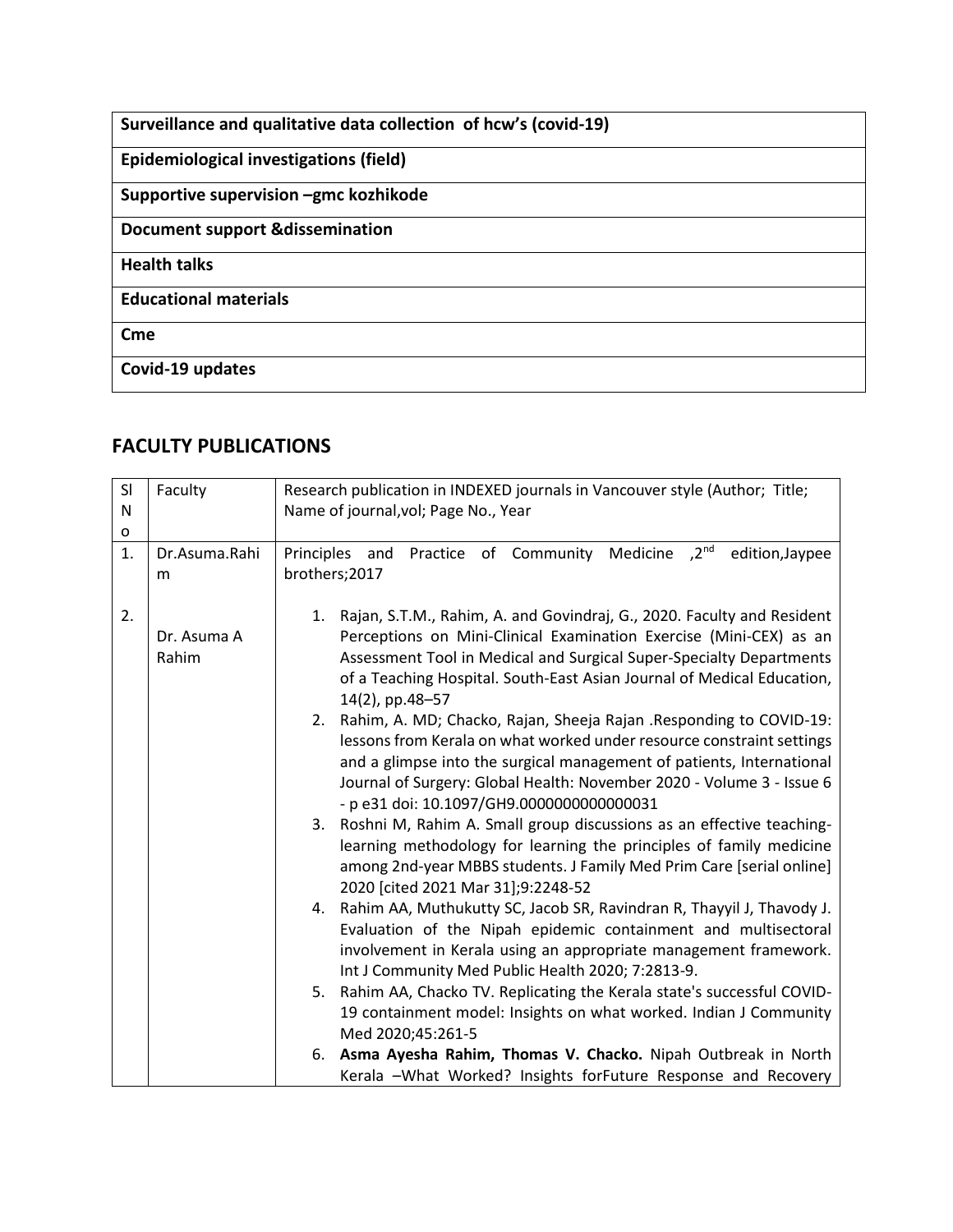|   |                |    | Based on Examination of Various Existing Frameworks. 2019Jul-                |
|---|----------------|----|------------------------------------------------------------------------------|
|   |                |    | Sep;63(3):261-264. doi: 10.4103/ijph.IJPH_117_19. PMID: 31552860.            |
|   |                |    | 7. Rahim AA, Anitha P M, Govindaraj GM, Laila K V. Identifying core          |
|   |                |    | competency areas to assess communication skills among interns at a           |
|   |                |    | tertiary teaching hospital in southern India. Natl Med J India               |
|   |                |    | 2017;30:332-6                                                                |
|   |                |    | 8. RAHIM, Asma A. et al. . Evaluating an incentive based syndromic case      |
|   |                |    | reporting model using local health volunteers for predicting and             |
|   |                |    | preventing chikungunya epidemics in North Kerala, India. [S.l.], v. 3, n.    |
|   |                |    | 5, p. 1141-1146, feb. 2017. ISSN 2394-6040.                                  |
|   |                |    | 9. Rahim AA, Thekkekara RJ, Bina T, Paul BJ. Disability with Persistent Pain |
|   |                |    | Following an Epidemic of Chikungunya in Rural South India. 2016              |
|   |                |    | Feb;43(2):440-4. doi: 10.3899/jrheum.141609. Epub 2015 Dec 15.               |
|   |                |    | PMID: 26669921                                                               |
|   |                |    | 10. PARAMASIVAM, Selvam et al. Knowledge and health seeking behaviour        |
|   |                |    | tuberculosis<br>of<br>patients<br>in<br>Kerala,<br>India.                    |
|   |                |    | https://www.ijcmph.com/index.php/ijcmph/article/view/865>.                   |
|   |                |    | Dateaccessed: 30 mar. 2021. doi:http://dx.doi.org/10.18203/2394-             |
|   |                |    | 6040.ijcmph20161373.                                                         |
| 3 | Dr. M P Lilabi | 1. | Hepatitis B viral load in diagnosing different clinical stages of chronic    |
|   |                |    | hepatitis B in a tertiary care hospital in North Kerala. Journal of The      |
|   |                |    | Academy of Clinical Microbiologists, Volume 18 issue 1- 2016 Shabina         |
|   |                |    | Methele Pangat Balakrishnan, Anitha P Moorkoth, Sarada Devi KL,              |
|   |                |    | Beena Philomina, Lilabi MP                                                   |
|   |                |    | Kerala-<br>outbreak<br>of<br>Kyasanur<br>forest<br>disease<br>2. An<br>in    |
|   |                |    | aclinicoepidemiological Study. Indian Journal of Forensic and                |
|   |                |    | Medicine<br>Oct-Dec<br>2016<br>Community<br>,3(4)-272-275Priya               |
|   |                |    | Chandran, Jayakrishnan Thavody, LailabiMP, ThomasBina, Suthanthiraka         |
|   |                |    | nnan                                                                         |
|   |                | 3. | Reproductive health profile of women attending RTI/STI campin arural         |
|   |                |    | ara of norther district pof Kerala State Dr Lilabi Shakir, Dr Priya          |
|   |                |    | Chandran, Dr jayakrishnan International journal of Scientific research       |
|   |                |    | VOLUME-6   ISSUE-1   JANUARY-2017 . ISSN No 2277 - 8179   IF: 3.508          |
|   |                |    | IC Value: 78.46                                                              |
|   |                |    | 4. Learning of communication skills - What is the attitude of medical        |
|   |                |    | interns? - A study from a medical college in north Kerala Priya              |
|   |                |    | Chandran,, Lilabi M P, Jayakrishanan Thavody. Journal of Education           |
|   |                |    | Technology in Health Sciences, September-December, 2017; 4(3): 102-          |
|   |                |    | 106                                                                          |
|   |                |    | 5. Visceral Leishmaniasis in Kerala: an emerging disease Priya Chandran,     |
|   |                |    | Jayakrishnan Thavody, Lilabi MP, Bhaskara Rao, Meera S Nair, Shamin          |
|   |                |    | PR National Journal of Community Medicine   Volume 7   Issue 8   Aug         |
|   |                |    | 2016                                                                         |
|   |                | 6. | Does a basic training in medical education, translate to change in           |
|   |                |    | educational practice of Medical faculty?. Priya Chandran, Jayakrishnan       |
|   |                |    | Thavody, Lilabi MP . Journal of Education Technology in Health               |
|   |                |    | Sciences". December 2016 Issue Vol. 3 Issue. 3                               |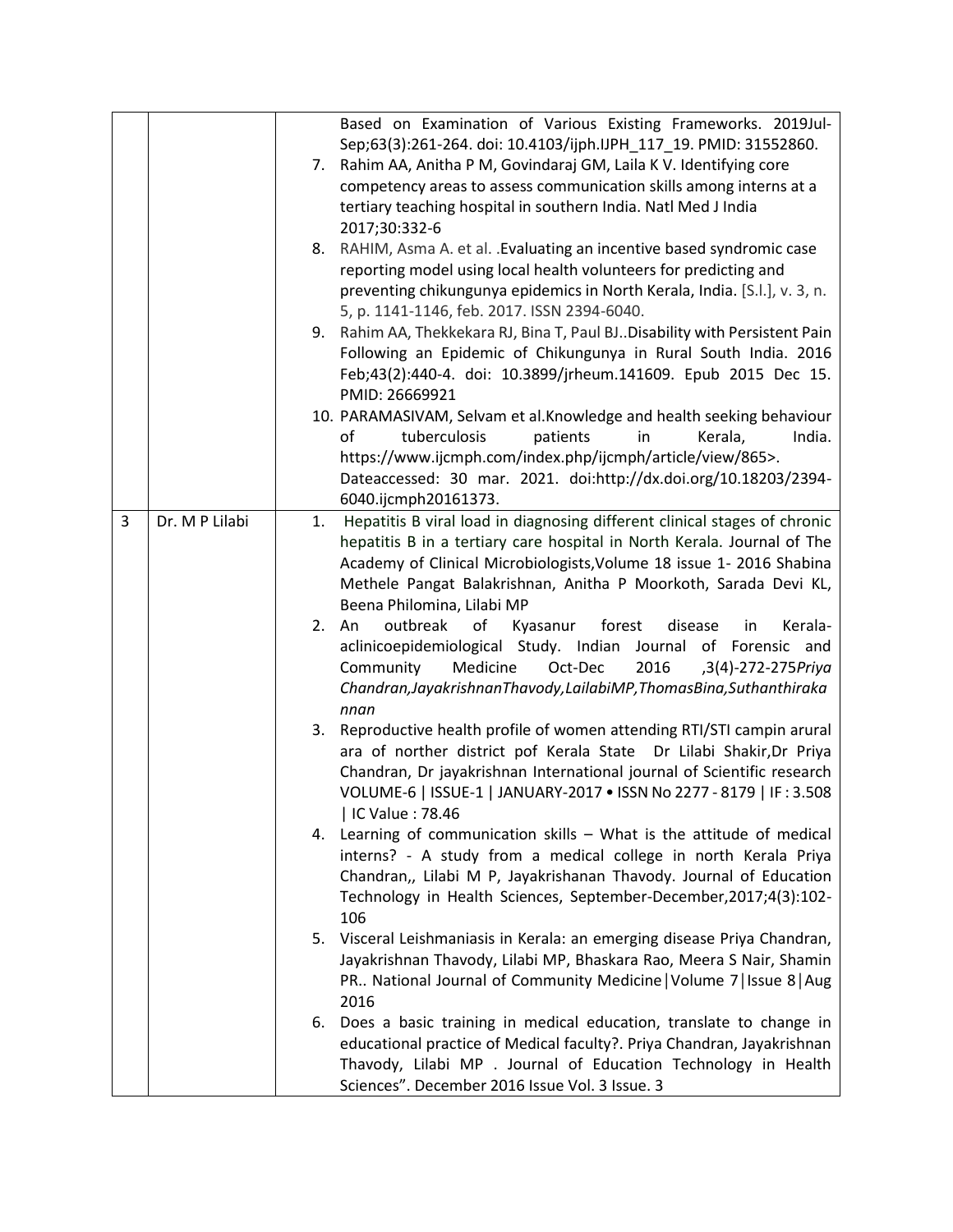|   |                                | 7. Quality of life of stroke survivors in a rural area of North Kerala.<br>International Journal of Community Medicine and Public Health. Priya<br>Chandran, Dhanya Shenoy, Jayakrishnan Thavody, Lilabi MP.<br>Re-emergence of diphtheria in Kerala: the need for change in<br>8.<br>vaccination policy Priya Chandran*, M. P. Lilabi, Thomas Bina,<br>Jayakrishnan Thavody, Smiji George Vol 16 No2 2019<br>Nipah virus infection in Kozhikode, Kerala, South India, in 2018:<br>9.<br>Epidemiology of an outbreak of an emerging disease Indian journal of<br>Community Medicine: 2019 Volume: 44 Issue: 4 Page: 383-387<br>Bina Thomas, Priya Chandran, MP Lilabi, Biju George, CP Sivakumar, VK<br>Jayadev, V Bindu, RS Rajasi, Binsu Vijayan, Anu Mohandas, Nimin<br><b>Hafeez</b> |
|---|--------------------------------|------------------------------------------------------------------------------------------------------------------------------------------------------------------------------------------------------------------------------------------------------------------------------------------------------------------------------------------------------------------------------------------------------------------------------------------------------------------------------------------------------------------------------------------------------------------------------------------------------------------------------------------------------------------------------------------------------------------------------------------------------------------------------------------|
| 4 | Dr. Sabitha<br>Rose Jacob      | 1. Sabitha Rose Jacob, Anitha Bhaskar, Rony Varkey George.Safety<br>concerns over biomedical waste management in a tertiary care centre<br>of North Kerala. Public health Rev: Int J Public health Res 2017;4(1):20-<br>25.doi:10.17511/ijphr.2017.i1.04.                                                                                                                                                                                                                                                                                                                                                                                                                                                                                                                                |
|   |                                | 2. Jacob S R et al. Hypertension and other morbidities among a rural<br>geriatric population of north Kerala . Int J community med Public health<br>2018 Aug; 5(8):3418-3422. DOI: http://dx.doi.org/10.18203/2394-<br>6040.ijcmph20183073                                                                                                                                                                                                                                                                                                                                                                                                                                                                                                                                               |
|   |                                | 3. Jacob SR, Raveendran R, Kannan S. Causes, comorbidities and current<br>status of chronic kidney disease: A community perspective from North<br>Kerala.<br>Family<br>Med<br>Prim<br>Care<br>2019;8:2859-63.<br>DOI:10.4103/jfmpc.jfmpc_478_19                                                                                                                                                                                                                                                                                                                                                                                                                                                                                                                                          |
|   |                                | Rahim AA, Muthukutty SC, Jacob SR, Ravindran R, Thayyil J, Thavody J.<br>4.<br>Evaluation of the Nipah epidemic containment and multisectoral<br>involvement in Kerala using an appropriate management framework.<br>Int J Community Med Public Health 2020; 7:2813-9.                                                                                                                                                                                                                                                                                                                                                                                                                                                                                                                   |
|   |                                | Jacob SR, Kannan S, Raveendran R, Wilson T. Quality of life in chronic<br>5.<br>kidney disease: a community perspective using World Health<br>Organization quality of life - BREF questionnaire . Int J Community Med<br>Public Health 2020;7:4105-                                                                                                                                                                                                                                                                                                                                                                                                                                                                                                                                      |
| 5 | Dr.<br>Jayakrishnan<br>Thavody | Thavody J, Kumar TMS, Sujina CM, Tharayil HM, Chandran P, George<br>1.<br>B, Mohan VMN, Prabakaran A. The Research Protocol of SENIOR<br>Project-Psychiatric Services and Support System for Serious Mental<br>Illness in Old Age, Kerala, India. Indian J Psychol Med. 2020;<br>42(6S):87S-93S.                                                                                                                                                                                                                                                                                                                                                                                                                                                                                         |
|   |                                | Priya Chandran, Dhanya Shenoy, Jayakrishnan Thavody, Lilabi MP.<br>2.<br>Assessment of quality of life of stroke survivors in a rural area of North<br>Kerala, India. International Journal of Community Medicine and Public<br>Health. 2017; 4: 841-846                                                                                                                                                                                                                                                                                                                                                                                                                                                                                                                                 |
| 6 | Dr. Sujina CM                  | Jayakrishnan Thavody, Shibu Kumar T M, Sujina C M, Harish M<br>1.<br>Tharayil, Priya Chandran, Biju George, Neethu Mohan V M, Anusha<br>Prabakaran                                                                                                                                                                                                                                                                                                                                                                                                                                                                                                                                                                                                                                       |